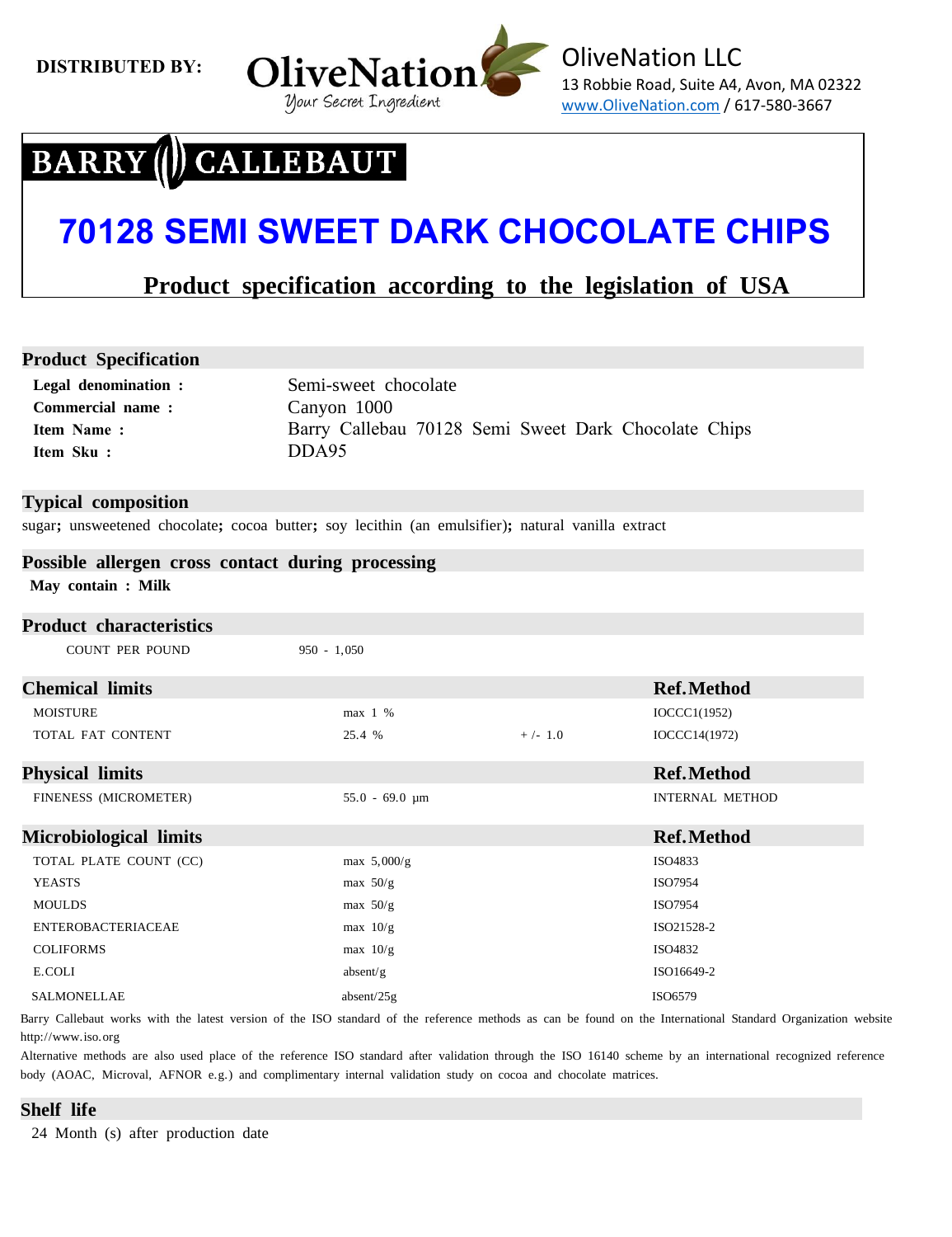

## **CALLEBAUT BARRY**

# **70128 SEMI SWEET DARK CHOCOLATE CHIPS**

# **Product specification according to the legislation of USA**

#### **Shelf life**

24 Month (s) after production date

#### **Nutritional data for 100g (by calculation based on literature data)**

| <b>ENERGY VALUE</b>          | 458 kcal           | VITAMIN B5<br>PANTOIC ACID     | $0.308$ mg     |
|------------------------------|--------------------|--------------------------------|----------------|
| <b>ENERGY VALUE</b>          | $1,918 \text{ kJ}$ | VITAMIN B5 (DV)                | 3.1 %          |
| <b>CALORIES FROM FAT</b>     | 216 kcal           | VITAMIN B6<br><b>PYRIDOXIN</b> | $0.039$ mg     |
| TOTAL PROTEIN                | $4.6$ g            | VITAMIN B6 (DV)                | 1.9 %          |
| PROTEIN (DV)                 | 9.2%               | VITAMIN B12 CYANO-COBALAMINE   | $0.000 \mu g$  |
| <b>MILK PROTEIN</b>          | 0.0 g              | VITAMIN B12 (DV)               | 0.0 %          |
| TOTAL CARBOHYDRATES          | $68.1\text{ g}$    | VITAMIN D<br><b>CALCIFEROL</b> | $0.216 \mu$ g  |
| TOTAL CARBOHYDRATES (DV)     | 22.7 %             | VITAMIN D (DV)                 | 2.2 %          |
| SUGARS (MONO+ DISACCHARIDES) | 56.2 $g$           | VITAMIN D<br>(IU)              | 9              |
| POLYDEXTROSE                 | 0.00 g             | VITAMIN E<br>ALPHA-TOCOPHEROL  | $1.484$ mg     |
| <b>POLYOLS</b>               | 0.0 g              | VITAMIN E (DV)                 | 4.9 %          |
| <b>STARCH</b>                | $1.8\text{ g}$     | VITAMIN E<br>(IU)              | $\overline{2}$ |
| TOTAL FAT                    | 25.5 g             | <b>BIOTIN</b><br>VITAMIN H     | $0.000$ mg     |
| TOTAL FAT (DV)               | 39.3 %             | VITAMIN H (DV)                 | 0.0 %          |
| SATURATED#FATTY#ACID         | 15.3 g             | VITAMIN M<br><b>FOLIC ACID</b> | $0.719 \mu g$  |
| SATURATED#FATTY#ACID (DV)    | 76.3 %             | VITAMIN M (DV)                 | 0.2 %          |
| #MONO#UNSATURATED#FATTY#ACID | $8.5$ g            | SODIUM                         | $0.2$ mg       |
| #POLY UNSATURATED#FATTY#ACID | 0.6 <sub>g</sub>   | SODIUM (DV)                    | 0.0 %          |
| TRANS FATTY ACID (TFA) TOTAL | 0.0 g              | VITAMIN C<br>L-ASCORBIC ACID   | $0.000$ mg     |
| CHOLESTEROL                  | $0.0$ mg           | VITAMIN C (DV)                 | 0.0 %          |
| CHOLESTEROL (DV)             | 0.0 %              | <b>PHOSPHORUS</b>              | $142.6$ mg     |
| ORGANIC ACIDS                | $0.58$ g           | PHOSPHORUS (DV)                | 17.8 %         |
| <b>DIETARY FIBRE</b>         | $7.2$ g            | <b>CALCIUM</b>                 | $35.0$ mg      |
| DIETARY FIBRE (DV)           | 29.0 %             | CALCIUM (DV)                   | 3.5%           |
| TOTAL ALKALOIDS              | $0.47$ g           | <b>IRON</b>                    | $7.86$ mg      |
| <b>ALCOHOL</b>               | $0.01$ g           | IRON (DV)                      | 43.7 %         |
| POLY HYDROXYPHENOLS          | $1.16$ g           | <b>MAGNESIUM</b>               | 115.6 mg       |
| VITAMIN A<br><b>RETINOL</b>  | $1.964 \mu g$      | MAGNESIUM (DV)                 | 28.9 %         |
| VITAMIN A (DV)               | 0.1%               | <b>ZINC</b>                    | $1.54$ mg      |
| VITAMIN A<br>(IU)            | $\tau$             | ZINC (DV)                      | 10.3 %         |
| PROVITAMIN A BETA-CAROTENE   | $0.000 \mu$ g      | <b>IODINE</b>                  | $0.00 \mu g$   |
| VITAMIN B1                   | $0.154$ mg         |                                |                |